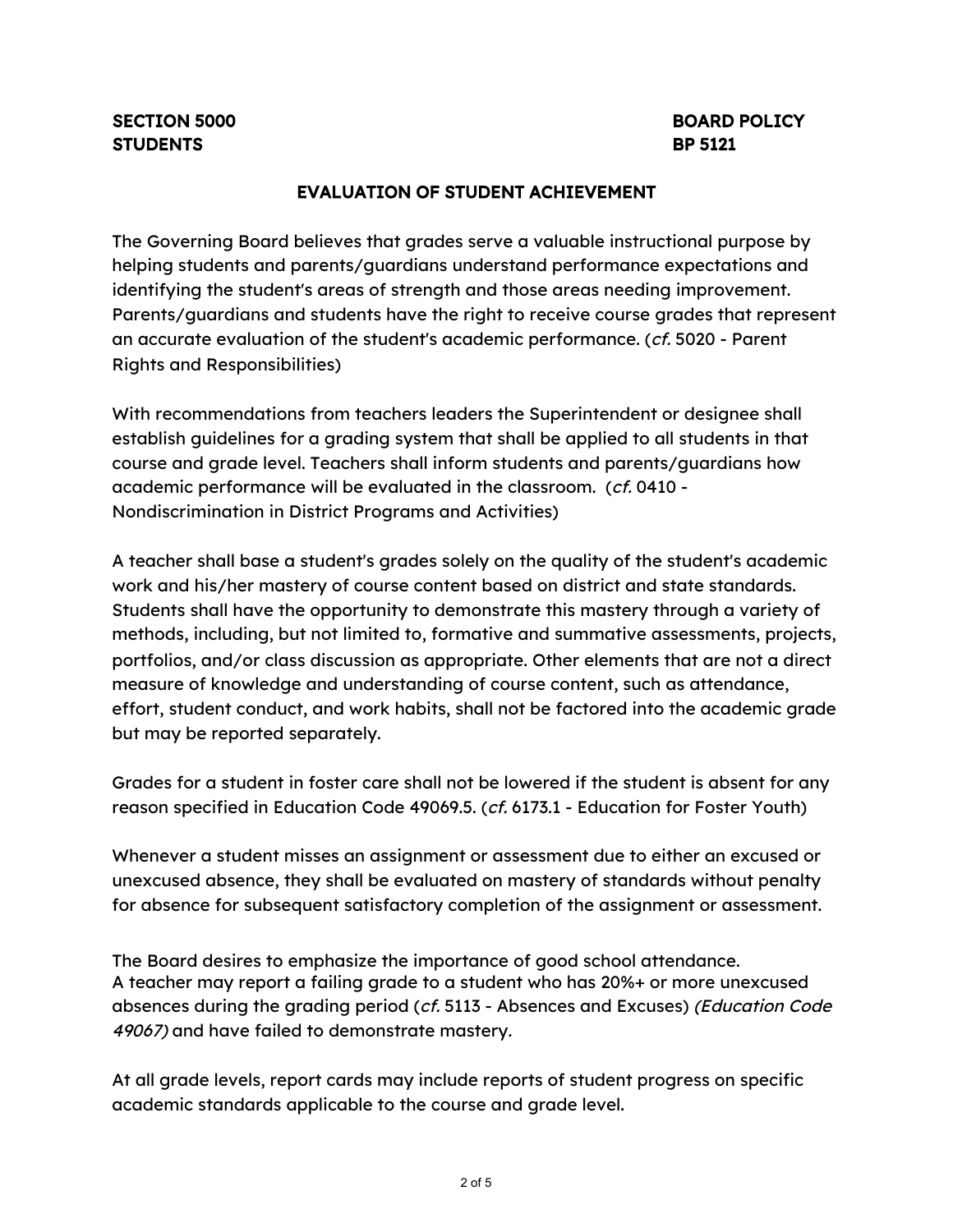## Scholastic Eligibility

All incoming freshmen are scholastically eligible upon initial enrollment.

Students must earn at least a 2.0 or "C" grade point average in order to participate in extracurricular activities or interscholastic athletic programs. (Refer to Board Policy 6145.2: Scholastic Eligibility for Extracurricular Activities and Interscholastic Athletics)

During a student's four years of interscholastic athletic eligibility, they may request an academic probation term of scholastic eligibility per the requirements of Administrative Regulation 5121

## Grade Reporting

When reporting student performance to parents/guardians, teachers may add comments, descriptions, and/or observational notes in order to better describe student progress in specific skills and subcategories of achievement.

A report card for a student with a disability may contain information about his/her disability, including whether that student received special education or related services, provided that the report card informs parents/guardians about their child's progress or level of achievement in specific classes, course content, or curriculum. However, transcripts that may be used to inform postsecondary institutions or prospective employers of the student's academic achievements shall not contain information disclosing the student's disability.

(cf. 5125 - Student Records) (cf. 6159 - Individualized Education Program) (cf. 6164.6 - Identification and Education Under Section 504)

A grade assigned by the teacher shall not be changed by the Board or the Superintendent except as provided by law, Board policy, or administrative regulation. The grade assigned by a teacher is final, absent any clerical or mechanical mistake, fraud, bad faith, or incompetency.

The Board and Superintendent cannot order a student's grade changed unless the teacher, to the extent practicable, is given an opportunity to state the reasons that the grade was given and to be included in all discussions regarding the changing of the grade; (Education Code 49066).

The Superintendent or designee shall determine the methodology to be used in calculating students' grade point average (GPA), including the courses to be included within the GPA and whether extra grade weighting shall be applied to Advanced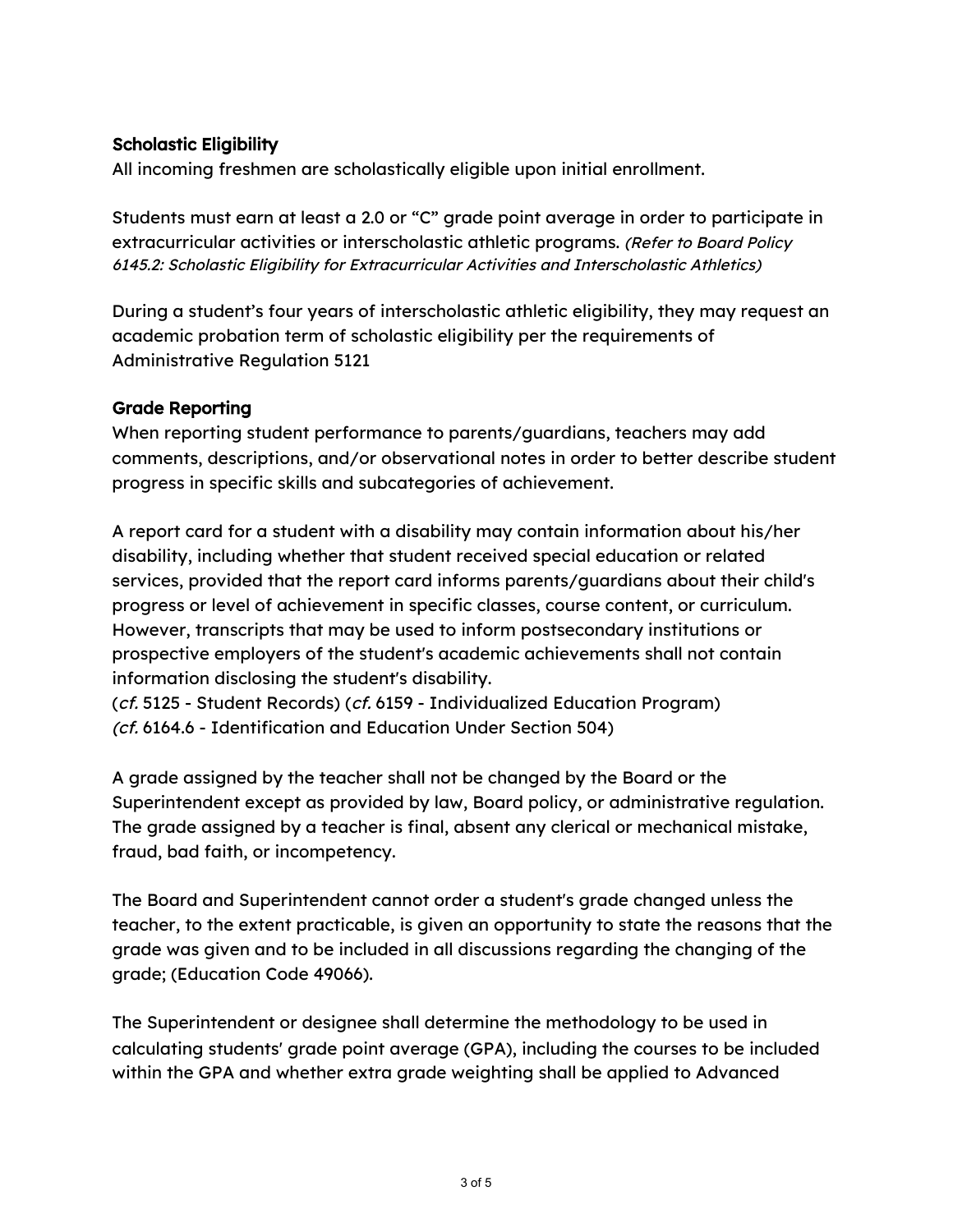Placement, International Baccalaureate, honors, and/or concurrent postsecondary courses. (cf. 6172.1 - Concurrent Enrollment in College Classes)

Legal Reference:

EDUCATION CODE

48205 Excused absences

48800-48802 Enrollment of gifted students in community college

48904-48904.3 Withholding grades, diplomas, or transcripts

49066 Grades; finalization; physical education class

49067 Mandated regulations regarding student's achievement

49069.5 Students in foster care, grades and credits

51242 Exemption from physical education based on participation in interscholastic athletics

69432.9 Cal Grant program; notification of grade point average

76000-76002 Enrollment in community college

CODE OF REGULATIONS, TITLE 5

10060 Criteria for reporting physical education achievement, high schools

30008 Definition of high school grade point average for student aid eligibility

UNITED STATES CODE, TITLE 20

1232g Family Education Rights and Privacy Act (FERPA)

CODE OF FEDERAL REGULATIONS, TITLE 34

99.1-99.67 Family Educational Rights and Privacy Act

COURT DECISIONS

Owasso Independent School District v. Falvo, (2002) 534 U.S. 426

Las Virgenes Educators Association v. Las Virgenes Unified School District, (2001) 86 Cal.App.4th 1